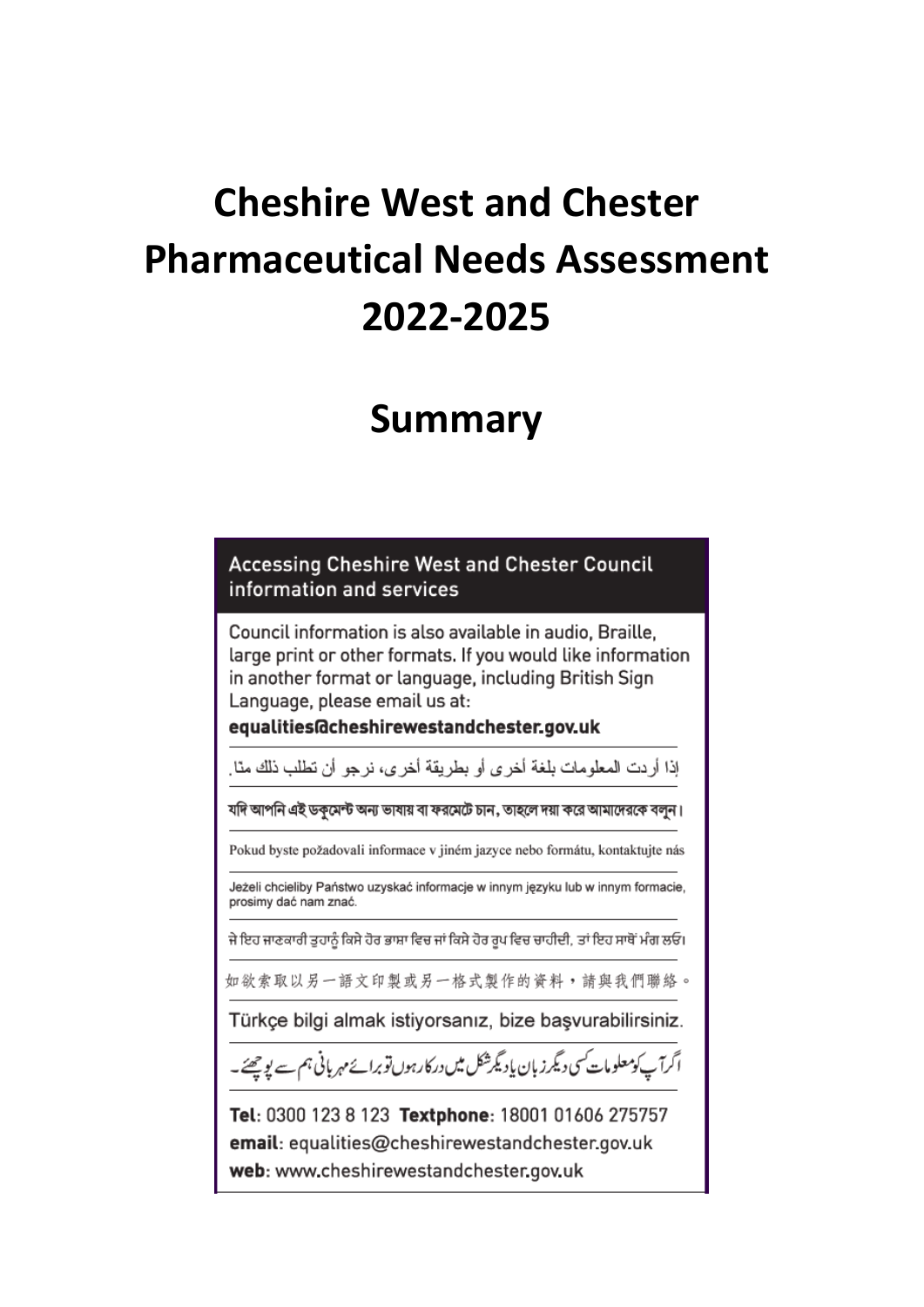## **1. Introduction**

The requirement to produce a Pharmaceutical Needs Assessment (PNA) is a statutory responsibility of the Health and Wellbeing Board by virtue of the National Health Service (NHS) Regulations 2013. The regulations outline the process which NHS England must comply with in dealing with applications for new pharmacies, or changes to existing pharmacies. This process relies on the PNA which must be robust and fit for purpose.

In Cheshire West and Chester (CW&C), the Health and Wellbeing Board has devolved the authority to develop its PNA to the Director of Public Health. Development was overseen by a PNA multi-professional steering group. Data sources include the Joint Strategic Needs Assessment (JSNA), Census data, Office for Health Improvement and Disparities (OHID) Fingertips public health data tool, prescribing and dispensing data, a pharmacy contractors' survey, and a public pharmacy survey.

The PNA presents a picture of community pharmacies, and reviews services provided at the time of writing to understand potential gaps in provision. This is a summary of the full PNA. To request the full report visit [www.cheshirewestandchester.gov.uk/consultation](http://www.cheshire/) or email [publichealth@cheshirewestandchester.gov.uk](mailto:publichealth@cheshirewestandchester.gov.uk)

#### **2. Key findings**

- There are 76 community pharmacies in CW&C. Pharmacy provision is sufficient and is better than the England average. There is no current need for new pharmacies.
- The PNA shows an adequate geographical coverage of pharmacies, with appropriate opening hours for service delivery, and input from dispensing doctors and cross-border pharmacies.
- Residents told us they find it easy to get to their local pharmacy. All residents are within a 15-minute drive of a pharmacy. 96% are within a 30-minute commute to a pharmacy using public transport, and 85% are within a 20-minute walk.
- All residents living in the most deprived areas of the borough are within a 20-minute walk or a 15-minute commute on public transport to a pharmacy.
- A broad range of advanced and locally commissioned services are provided in addition to essential services. There is sufficient coverage of pharmaceutical services in CW&C.
- No gaps in pharmaceutical services have been identified, however it would be advantageous for more pharmacies to offer the advanced hypertension testing service, given that hypertension is the top chronic condition in Cheshire. This is a new service introduced in January 2022 and the Local Pharmaceutical Network (LPN) have indicated that more pharmacies will be offering the service once they have received the necessary equipment.
- Pharmacies have faced increased demand on their services during the Covid-19 pandemic as fewer people were able to visit their GP and more practiced self-care. It is likely that people will continue to use their pharmacy as a first port of call. CW&C also has an ageing population which will increase demand in the future, and further housing developments are planned. However, the majority of pharmacies have told us they can deal with an increase in demand, and for the lifespan of this PNA no further pharmacies will be needed. This will be reviewed in the 2025 PNA.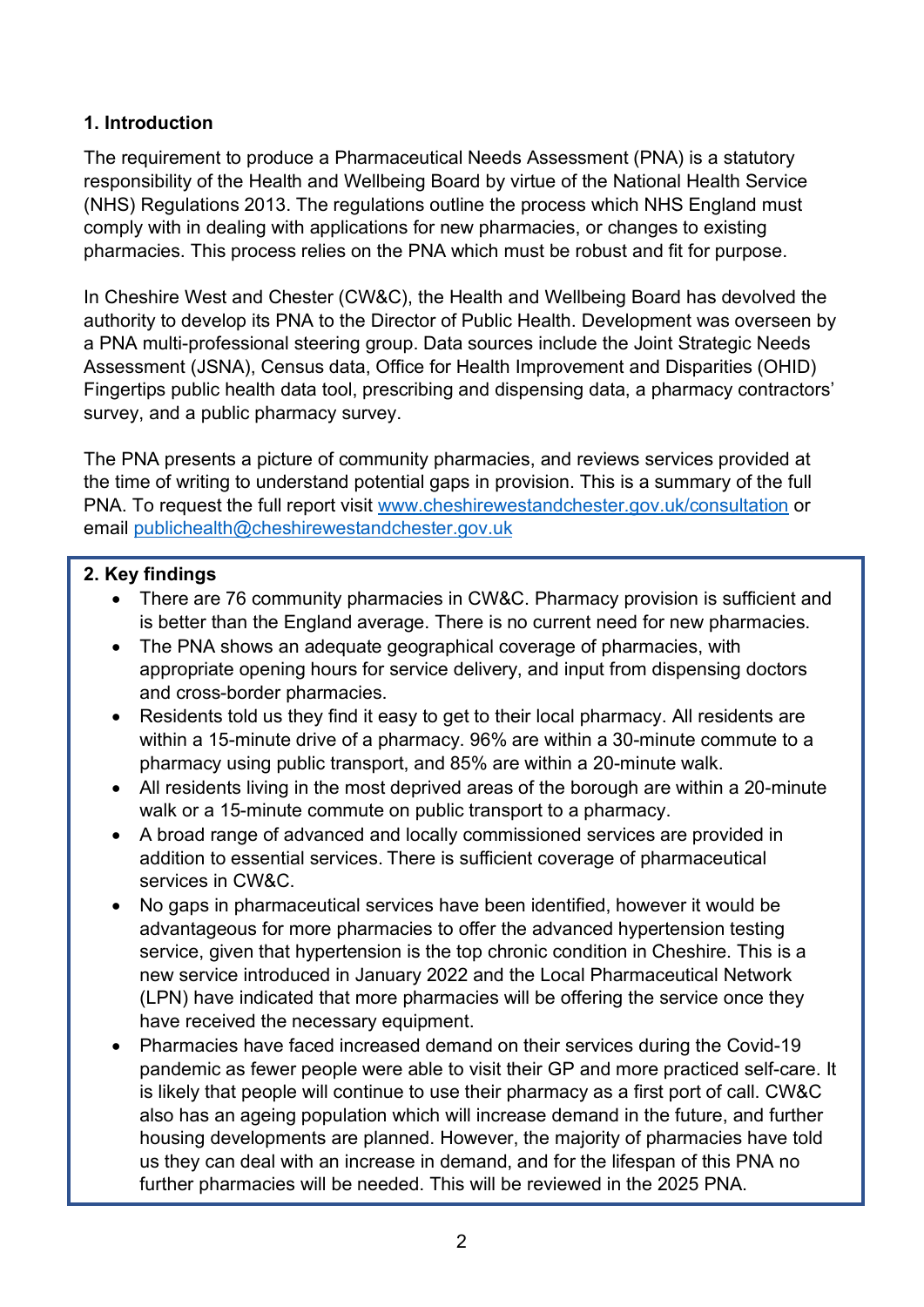## **3. Pharmacy provision in CW&C**

There were 76 community pharmacies in CW&C at January 2022. This is a rate of 22.1 pharmacies per 100,000 residents, or one pharmacy for every 4,524 people. This number of pharmacies is sufficient, with CW&C having a larger number of community pharmacies in relation to the size of its population when compared to the England average (19.8 pharmacies per 100,000 residents).

The rate of pharmacies per 100,000 population in each care community does differ, with the highest rate in Northwich (23.9 per 100,000) and the lowest in Winsford (17.8 per 100,000). All care communities have enough pharmacies for the lifespan of this PNA:

- Chester Central has 8 pharmacies; 24.1 per 100,000 population
- Chester East has 6 pharmacies; 19.2 per 100,000 population
- Chester South has 7 pharmacies: 21.0 per 100,000 population
- Ellesmere Port has 15 pharmacies; 24.5 per 100,000 population
- Helsby and Frodsham has 5 pharmacies; 26.1 per 100,000 population (plus 1 dispensing doctor)
- Neston and Willaston has 4 pharmacies; 20.0 per 100,000 population
- Northwich has 18 pharmacies; 23.9 per 100,000 population
- Rural has 7 pharmacies; 19.0 per 100,000 population (plus 3 dispensing doctors)
- Winsford has 6 pharmacies; 17.8 per 100,000 population

#### **4. Accessibility of pharmacies**

Residents told us in the pharmacy survey that they find it easy to get to their usual pharmacy. All residents can get to a pharmacy within a 15-minute drive. For those who don't have access to a car or are unable to drive, 96% of residents are within a 30-minute commute to a pharmacy using public transport, and 85% are within a 20-minute walk. The majority of those who don't have access within these parameters, live in rural areas and are likely to have a car and travel for all their needs. Community pharmacies are also supported by four dispensing doctors in rural areas.

All residents living in the most deprived areas of the borough (Indices of Multiple Deprivation (IMD) quintiles 1 and 2), are within a 20-minute walk or a 15-minute commute on public transport to a pharmacy.

The majority of pharmacies are wheelchair accessible and have parking nearby. Fewer pharmacies have access to other facilities to support people with a disability such as a hearing loop, large print labels and leaflets, bell at the front door and a wheelchair ramp. Support for clients whose first language is not English is limited in CW&C pharmacies, with less than half able to offer support. Whenever possible it is recommended that reasonable adjustments should be made to pharmacies to ensure accessibility, ease of use, and a welcoming environment for those with a disability, those whose first language is not English, and other residents who may be less inclined to use services. This includes those with protected characteristics covered by the Equality Act 2010 (age, disability, race, religion or belief, sexual orientation, sex, gender reassignment, pregnancy and maternity, marital status or civil partnership).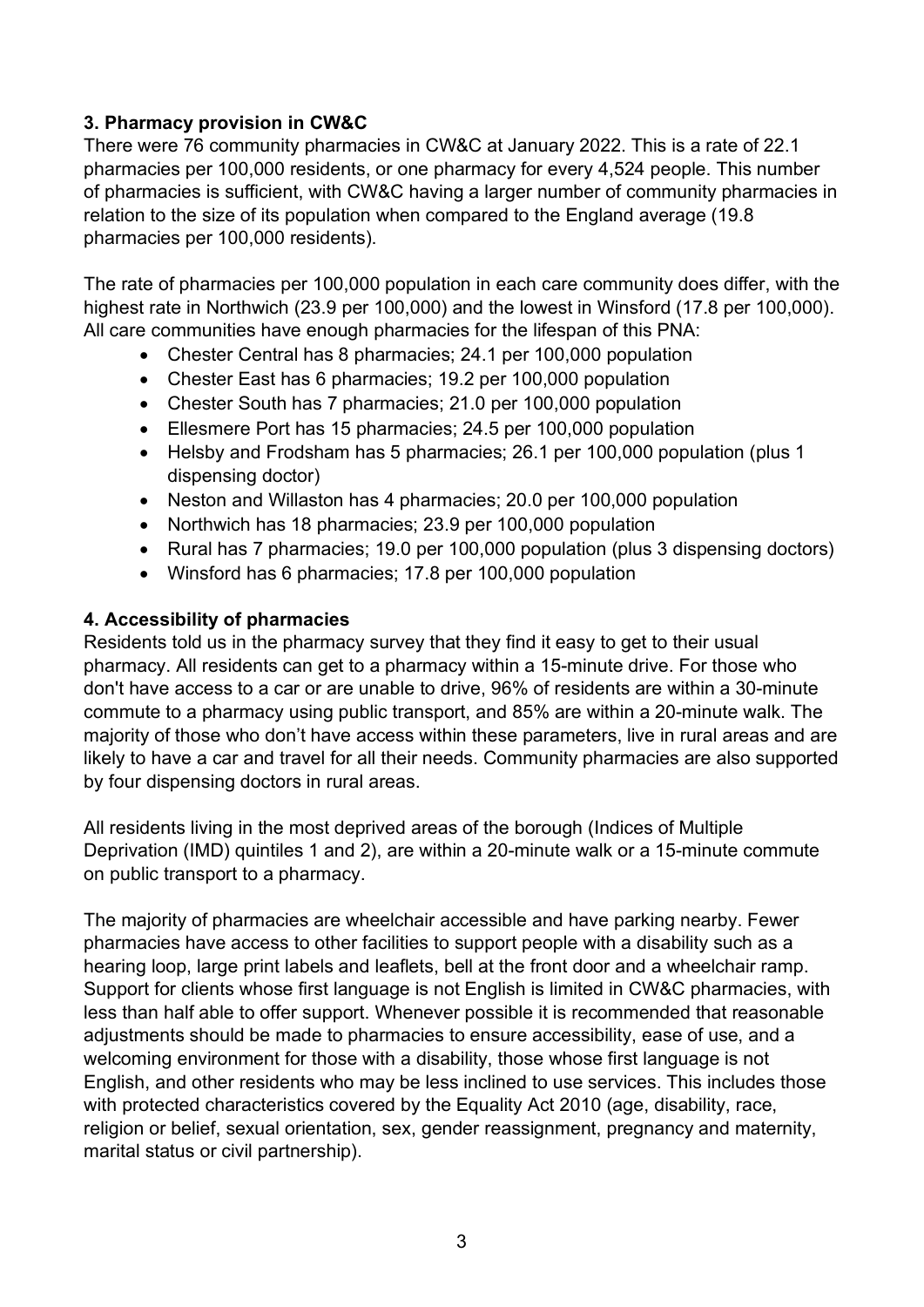#### **5. Service provision**

The pharmaceutical services contract consists of four different levels:

- Essential services
- Advanced services
- NHSE enhanced services
- Locally commissioned services (by the CCG and LA)

Essential services must be provided by all community pharmacies and includes:

- Dispensing of medicines and appliances including repeat dispensing
- Disposal of unwanted medicines
- Promotion of healthy lifestyles (public health)
- Signposting patients to other healthcare providers
- Support for self-care
- Clinical governance
- Discharge medicines service (DMS). This is advice on new medicines to patients discharged from hospital that have been referred to the pharmacy.

Advanced services are services that community pharmacies have opted to provide (upon meeting the necessary requirements):

- Community pharmacist consultation service (CPCS). GPs can refer patients for a minor illness consultation with a pharmacist via CPCS. At January 2022 this was offered in 73 pharmacies in CW&C. This is considered sufficient provision.
- New medicines service. Support with medicines adherence for patients being treated with new medicines for asthma, chronic obstructive pulmonary disease (COPD), type 2 diabetes, hypertension and antiplatelet/ anticoagulation therapy. At January 2022 this was offered in all pharmacies in CW&C. This is sufficient provision.
- NHS influenza vaccination programme. Free flu vaccinations for all patients considered at risk of developing more serious complications from the virus. At January 2022 this was offered in 68 pharmacies. This is considered sufficient provision, although more pharmacies have said they are looking to provide this service.
- Appliance use review. For patients prescribed appliances such as leg bags, catheters and stoma products. At January 2022 this service was offered in 10 pharmacies in CW&C. As this is a specialist service, provision is considered sufficient.
- Stoma appliance customisation service. The customisation of a quantity of more than one stoma appliance based on the patient's measurement or a template. At January 2022 this service was offered in 12 pharmacies in CW&C. As this is a specialist service, provision is considered sufficient.
- Covid-19 lateral flow device distribution service. At January 2022 this is offered in all pharmacies in CW&C until end of March 2022 at which point it will be reviewed. This is currently sufficient provision.
- Hypertension case-finding service. A service to identify those at risk of hypertension and offering them a blood pressure measurement followed by, where clinically indicated, 24-hour ambulatory blood pressure monitoring. At January 2022 this was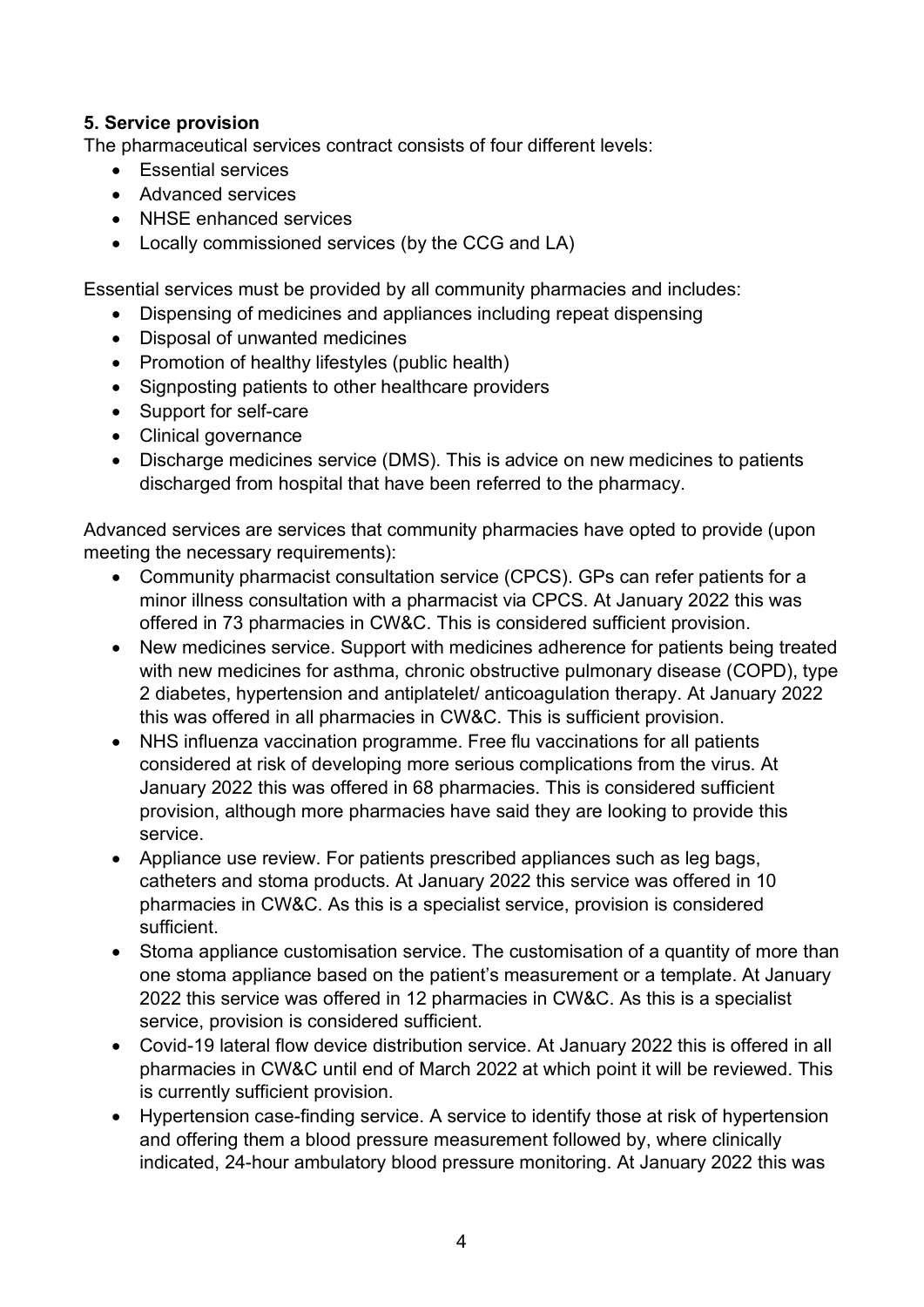offered in 23 pharmacies in CW&C. Although there is coverage across the borough, there is a desire for more pharmacies to offer this service given that hypertension is the top chronic condition in CW&C and cardiovascular disease is one of the biggest causes of under 75 mortality. The Local Pharmaceutical Network (LPN) have indicated that more pharmacies will be providing this service, but there has been a shortage of ambulatory blood pressure monitors since the service was introduced in January 2022 creating demand for these devices.

• Hepatitis C testing service. Point of care testing for Hepatitis C antibodies to people who inject illicit drugs who haven't yet sought treatment for their substance abuse. There was one pharmacy offering this service at January 2022. This service is timelimited until March 2022 at which point it will be reviewed. If the service continues, it would be desirable for at least two more pharmacies, one in Chester and one in Ellesmere Port, to provide this service. This service should be provided by existing pharmacies.

Only these essential and advanced services are reviewed as part of the PNA. Analysis of services offered indicates that there is currently no gap in essential or advanced services. There are fewer services available after 6pm and on the weekend, which can be difficult for those working fulltime, but there is coverage in key locations across the borough if needed. All care communities have at least one pharmacy open after 6pm (although this may only be until 6:30pm), and at least three open on a Saturday. Sunday service is sparser with two care communities having no coverage but all others having at least one pharmacy open. Areas with no Sunday coverage are rural in nature.

Although NHSE enhanced services and CCG and LA commissioned services are not under review, they are listed below for information about the full range of pharmaceutical services on offer.

The following NHSE enhanced services are provided in CW&C:

- Antiviral stockholding service. Based at one pharmacy this is to support access to antiviral medication to protect patients exposed to flu in a care home setting.
- Covid-19 vaccination programme. At February 2022 there were six CW&C pharmacies offering a covid-19 vaccination. This service is due to end March 2022 and will be reviewed.

The following services are commissioned locally:

- Pharmacy first minor ailments service. Commissioned in 63 pharmacies at December 2021 by the CCG, this service diverts patients with specified minor ailments from GP and urgent care settings into community pharmacies where the patient can be seen and treated in a single episode of care. It is an extension to the community pharmacy consultation services, facilitating provision of prescription only medicines when appropriate
- Urgent palliative care medicines service. Ensures that residents have access to a defined list of medicines if needed urgently at end of life. At December 2021 this was commissioned from 13 pharmacies in CW&C.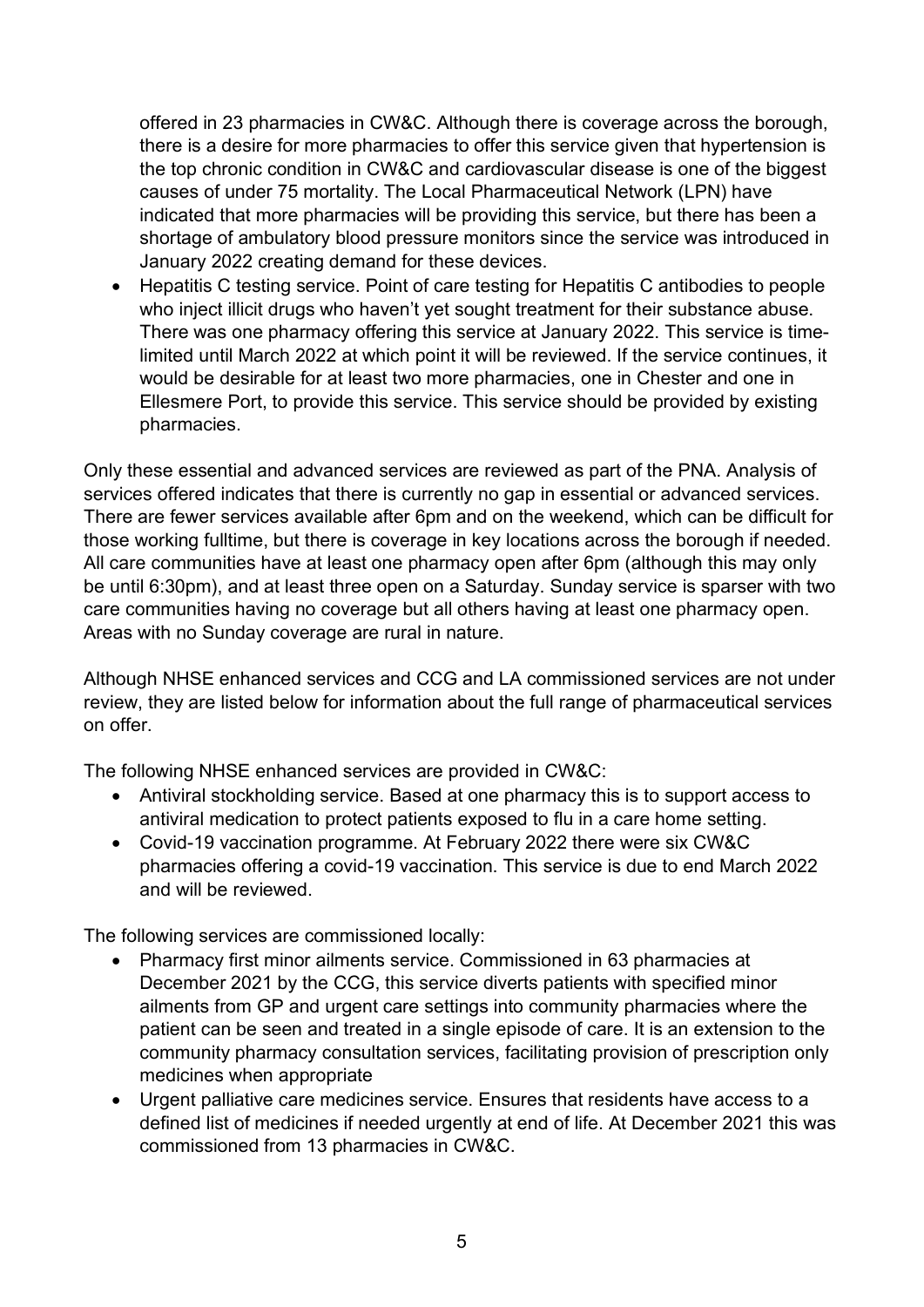- Emergency hormonal contraception provision (EHC). Commissioned by the Local Authority and provided in 67 pharmacies at February 2022.
- Supervised consumption of prescribed methadone. Commissioned by the Local Authority and provided in 53 pharmacies in CW&C at September 2021.
- Needle exchange. Provides access to sterile needles and syringes and a sharps container for the return of used equipment. Commissioned by the Local Authority and provided in 18 pharmacies in CW&C at September 2021.

The pharmacy contractor survey indicated that community pharmacies are willing to provide further services if commissioned.

#### **6. Patient satisfaction**

The Pharmacy survey highlighted how much residents value: having a pharmacy nearby, pharmacists liaising with GPs about prescriptions, and the ease of accessing advice and services, especially without an appointment. However, the survey also highlighted the demands that pharmacies have faced since the start of the Covid-19 pandemic with respondents reporting long waiting times and unreliable opening hours. Some residents also reported issues with their local pharmacy not being open late or on a weekend. 77% of respondents said they were satisfied with the opening hours of their local pharmacy.

#### **7. Demand on pharmacies**

2020/21 dispensing data indicated that dispensing has increased in CW&C pharmacies since 2017/18. Pharmacies also offer an increasing range of advanced services to their patients. During the pandemic pharmacies saw a surge in demand as GPs reduced consultations and residents practiced self-care, but they also faced an increase of staff absences as well as an increased demand for the flu vaccination during the winter, and on new services including Community Pharmacist Consultation Service (CPCS) and collection of Covid-19 Lateral Flow Device Test Kits (LFDs). The demand has not reduced with people continuing to utilise their pharmacy as a first port of call. It is essential that community pharmacies are protected and continue to be at the forefront of health and wellbeing.

CW&C has an ageing population and this will increase pressures on the NHS and social care, as this age group makes up a disproportionately large percentage of GP consultations, hospital admissions and social services. This is likely to have an impact on prescribing levels and therefore pharmacy workload.

Despite these pressures on pharmacies, the majority of pharmacies told us that they have sufficient capacity to deal with an increase in demand at this present time. Pharmacies in Winsford care community may face the most pressure going forward as has the lowest rate of pharmacies (below the England average), and these pharmacies therefore have the highest levels of dispensing. There are also housing developments planned in Winsford. After review, an increase in pharmaceutical provision in Winsford is not needed for the lifespan of this PNA, but this will be reviewed in the next PNA or upon a closure of a pharmacy in Winsford.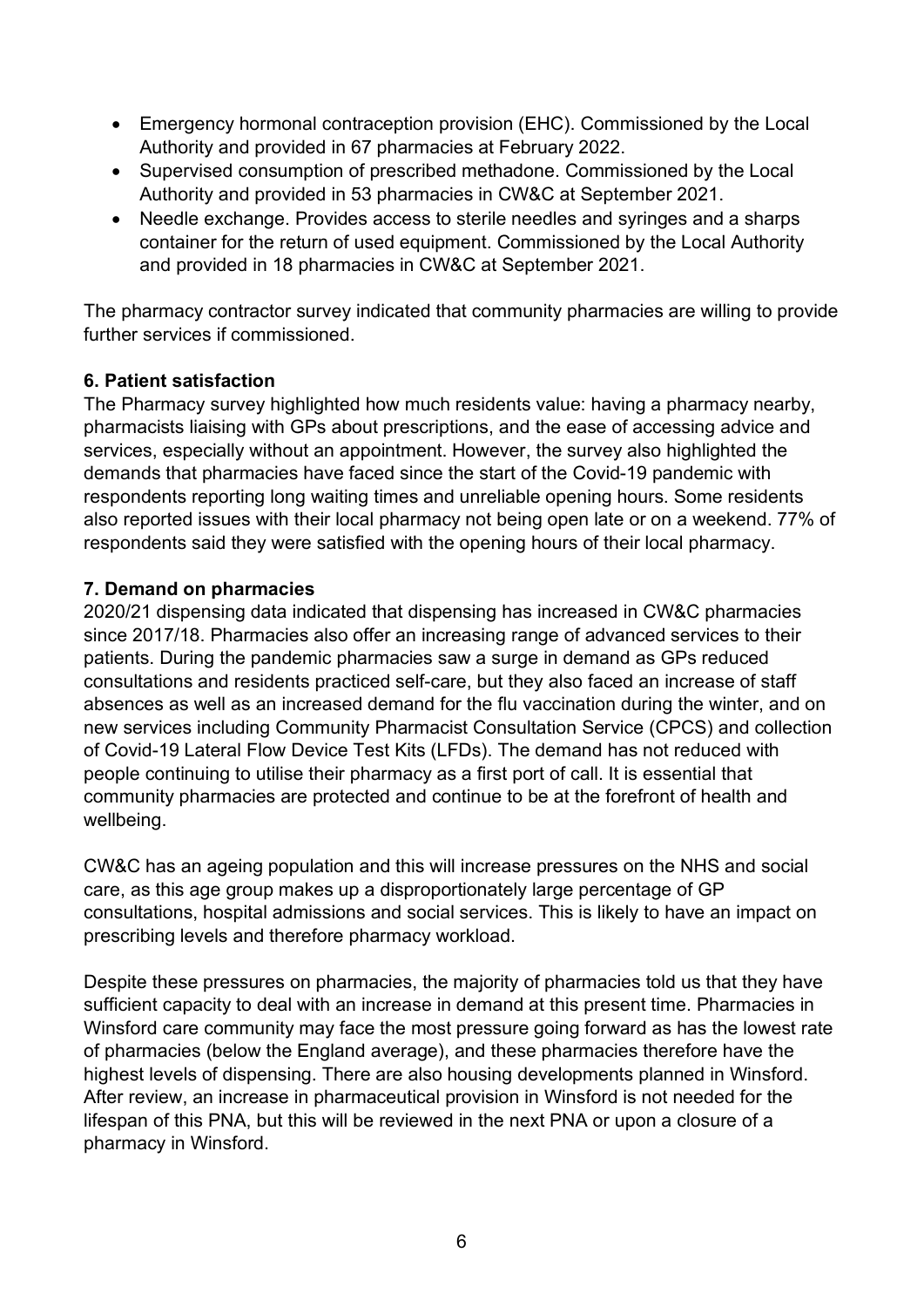#### **8. Health needs in CW&C**

The overall quality of life is good for many residents in Cheshire West with residents expected to spend a higher proportion of their lives in good health than the England average. In CW&C residents can expect to spend over 80% of their lives in good health.

In line with national trends, life expectancy had generally been increasing in CW&C. However, the increased number of deaths in 2020, during the Covid-19 pandemic, has impacted recent life expectancy estimates. Single year estimates for men saw life expectancy fall from 79.9 years in 2019 to 79.2 years in 2020. For females, estimates fell from 83.5 years in 2019 to 83.2 years in 2020. The ongoing impact of the pandemic on life expectancy will be monitored in the Borough.

Some communities experience multiple disadvantages and inequalities that affect their health and wellbeing. There are pockets of deprivation across CW&C with 24,670 people living in neighbourhoods ranked in the 10% most deprived neighbourhoods in England. There is significantly lower life expectancy in these more deprived areas. These geographical areas in particular dictate a need for the full range of pharmaceutical services.

In 2020, cancer and cardiovascular diseases were the biggest killers of people aged under 75 in CW&C, accounting for 36% and 22% of premature deaths respectively. There were also 119 deaths from Covid in 2020 (11% of 1,123 premature deaths). CW&C usually has similar under 75 mortality rates from major disease groups compared to the England average. Prior to the pandemic, CW&C age standardised death rates had fallen since 2013- 15 for cancer and liver disease. There had been an increase in early deaths from respiratory disease and cardiovascular disease. There is disparity between the genders with males seeing a recent increase in premature mortality rates and females seeing a decrease.

The most common chronic conditions in Cheshire are hypertension, depression, and diabetes mellitus. Poor health is often linked to unhealthy behaviours, including smoking and obesity, both risk factors for developing those most chronic conditions. Being overweight or obese is the biggest challenge for residents in CW&C, with rates increasing and higher than the England average.

There are populations residing in CW&C who will have specific health needs and may also face barriers in using healthcare. There is a public duty as part of the Equality Act 2010 to ensure all people have equal access to goods and services and are not discriminated against. Consideration must be given to the nine protected characteristics covered in the Equality Act 2010 which are age, disability, race, religion and belief, sex, gender reassignment, sexual orientation, pregnancy and maternity, and marriage and civil partnership. Reasonable adjustments and changes should be made, not only to meet legal requirements, but to help improve health outcomes and reduce health inequalities.

CW&C population is ageing, with the number of residents aged over 65 expected to increase by more than 50% by 2035. The number of people over 85 will more than double, and many of these will have long-term health conditions.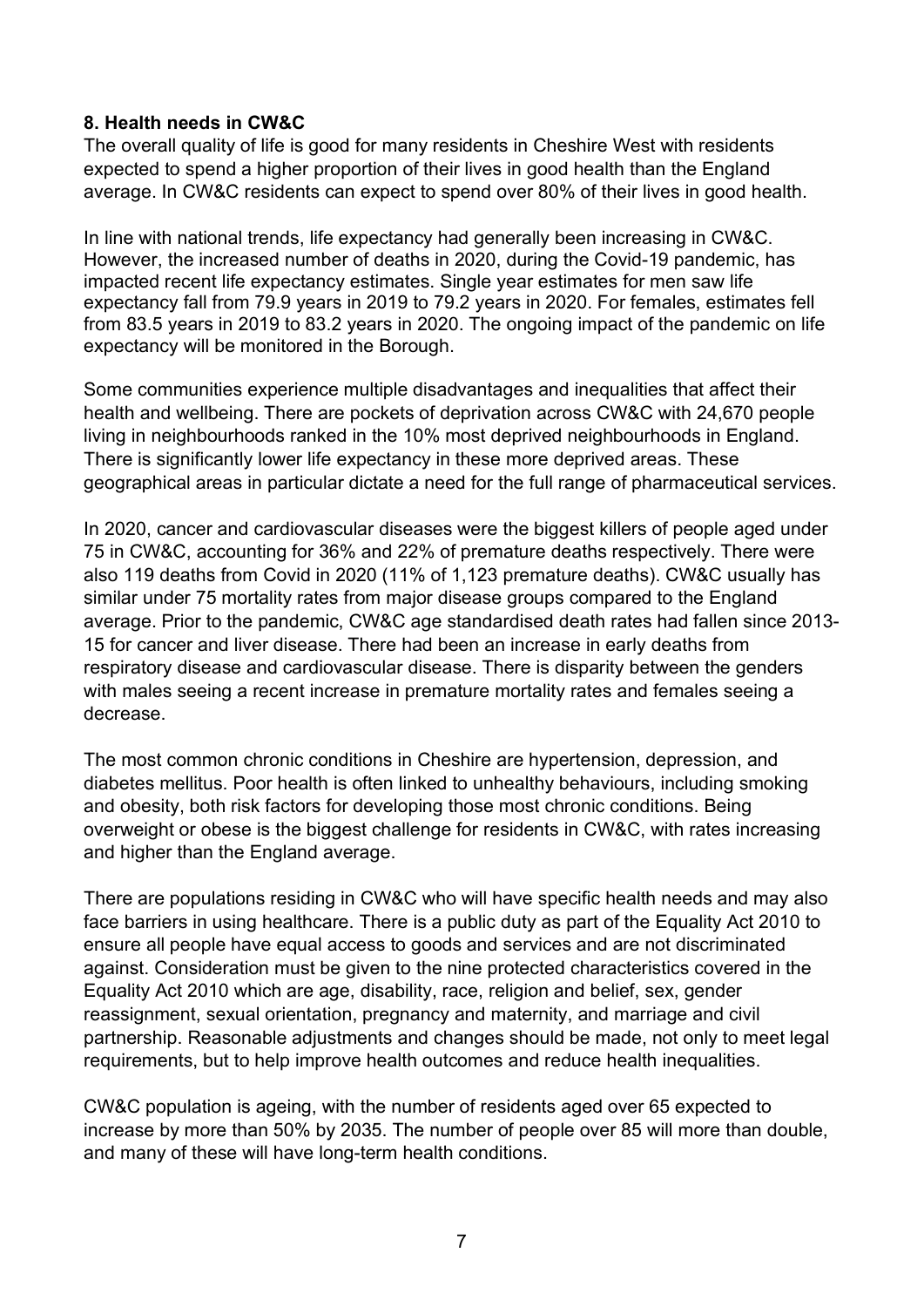# **9. Health and wellbeing priorities in CW&C**

Reducing health inequalities and improving population health are key high-level priorities in Cheshire West reflected in the priorities of the Cheshire and Merseyside Partnership Strategy and the Cheshire West Place Plan, which is currently being refreshed.

Specific priorities include:

- Mental health
- Climate change and sustainability
- Poverty
- Supporting the ageing population
- Lifestyle issues, with a focus on overweight and obesity.

Pharmaceutical services play a key role in achieving these priorities, with pharmacies an accessible and less formal environment in which to tackle ill health, encourage self-care and healthy lifestyles, reduce health inequalities and support sustainability. Services and interventions in each pharmacy can be tailored to serve the needs of the local population in which they are located.

Pharmacies contribute to priorities by:

- Helping to improve the health of the population through the dispensing of medicines, providing formal consultations and informal advice, supporting self-care and the promotion of healthy lifestyles.
- Providing a local accessible service in the heart of the community which helps to tackle health inequalities through better medicines management, self-care and signposting to other agencies. The Pharmacy Contractor survey showed that pharmacies are willing to provide further services if commissioned.
- Supporting climate change and sustainability through encouraging self-care and healthy living, repeat prescription ordering processes that reduce waste, and promotion and support for lower carbon options (e.g. supporting patients to use dry powder inhalers and to return metered dose inhalers for environmentally safe destruction).
- Helping people to navigate the system by signposting to services not offered by the pharmacy.
- Supporting the wider NHS by being a first port of call for minor illness thereby helping relieve pressure on GPs. This has been especially important during the Covid-19 pandemic when GPs consultation time was limited.

Although not reflected in the Cheshire and Merseyside Partnership Strategy and Cheshire West Place Plan at February 2022, the Covid-19 pandemic has been an unprecedented situation. This has required a rapid response and the implementation of Covid-19 testing, support for vulnerable people and those isolating, and the roll-out of the largest vaccination programme the country has ever seen. Response to the pandemic will continue to be a priority as well as understanding the impacts of covid-19 and of long covid. Unlike most other businesses and healthcare settings, community pharmacies remained open throughout the COVID-19 pandemic and therefore were able to play a key role. During this time pharmacies saw an increased demand and quickly adapted, providing new services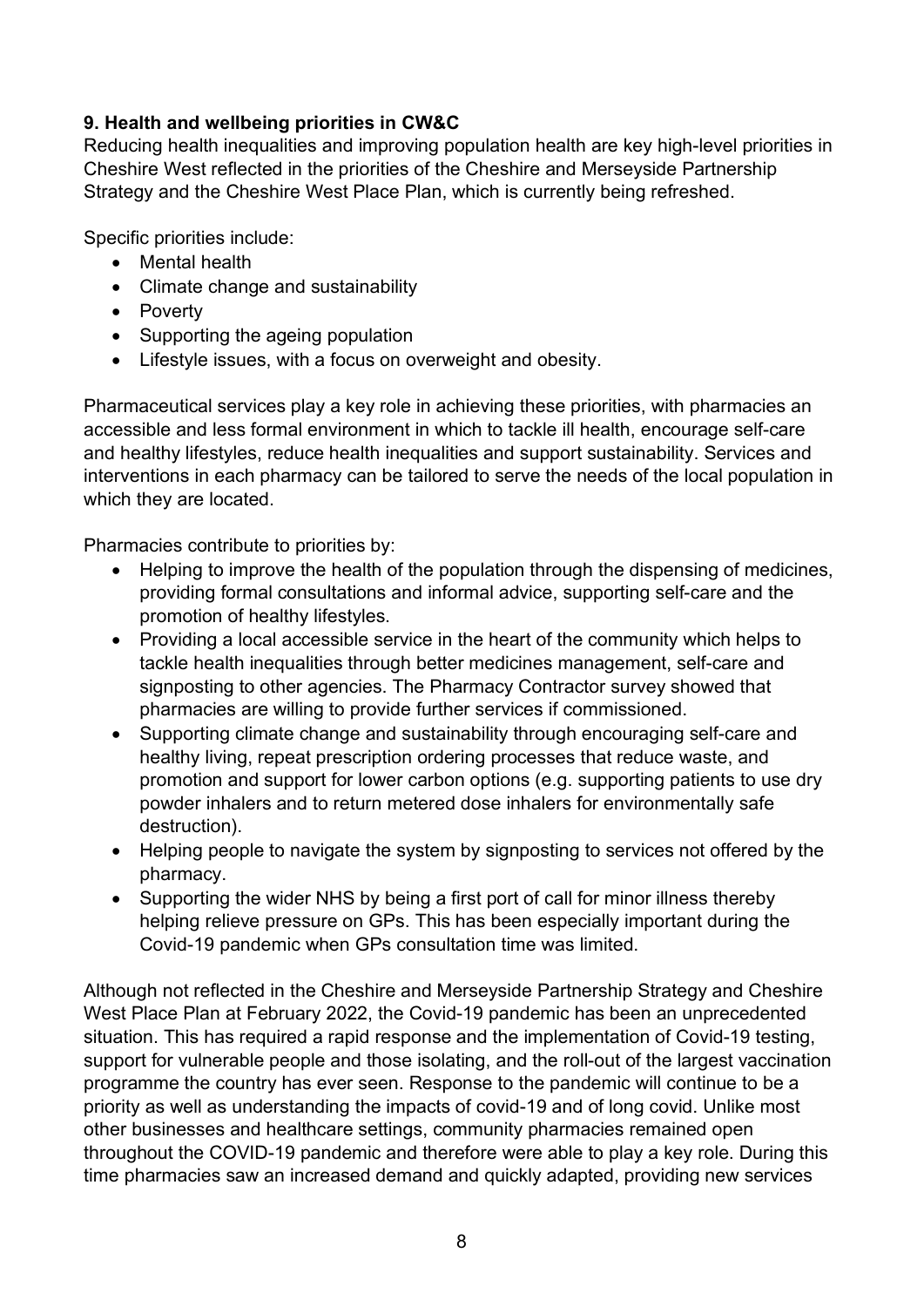including provision of lateral flow testing kits, a pandemic pharmacy delivery service and in six pharmacies Covid-19 vaccinations.

# **10. Required statements from pharmaceutical regulations**

# **10.1 Statement one: Necessary services: Current provision**

A statement of the pharmaceutical services that the Health and Wellbeing Board (HWB) has identified as services that are provided:

- A In the area of the HWB and which are necessary to meet the need for pharmaceutical services in its area; and
- B Outside the area of the HWB but which nevertheless contribute towards meeting the need for pharmaceutical services in its area (if the HWB has identified such services).

This PNA has shown that the 76 community pharmacies in Cheshire West and Cheshire provide a good coverage of services in terms of geographical location, good accessibility through walk and drive times and convenient opening times throughout the week and at weekends. This coverage is supplemented by suitably commissioned rotas, dispensing doctors, and pharmacies in neighbouring LA's.

All pharmacies provide essential services with a range of advanced, enhanced and locally commissioned services which are considered necessary and collectively provide sufficient cover across Cheshire West and Chester. These services are believed adequate, taking into account such factors as the local demography and rurality, and deprivation patterns.

# **10.2 Statement two: Necessary services: Gaps in provision**

A statement of the pharmaceutical services that the HWB has identified (if it has) as services that are not provided in the area of the HWB but which the HWB is satisfied-

- A Need to be provided (whether or not they are located in the area of the HWB) in order to meet a current need for pharmaceutical services, or pharmaceutical services of a specified type, in its area;
- B Will, in specified future circumstances, need to be provided (whether or not they are located in the area of the HWB) in order to meet a future need for pharmaceutical services, or pharmaceutical services of a specified type, in its area.

No gaps have been identified.

There is sufficient coverage of the newer advanced Hypertension Case Finding Service however, it may be advantageous to have this service offered in as many pharmacies as possible given that hypertension is the top chronic condition in CW&C and cardiovascular disease is one of the biggest causes of under-75 mortality. This "gap" refers to existing contractors who should be encouraged to provide this service.

# **10.3 Statement three: Other relevant services: Current provision**

A statement of the pharmaceutical services that the HWB has identified (if it has) as services that are provided-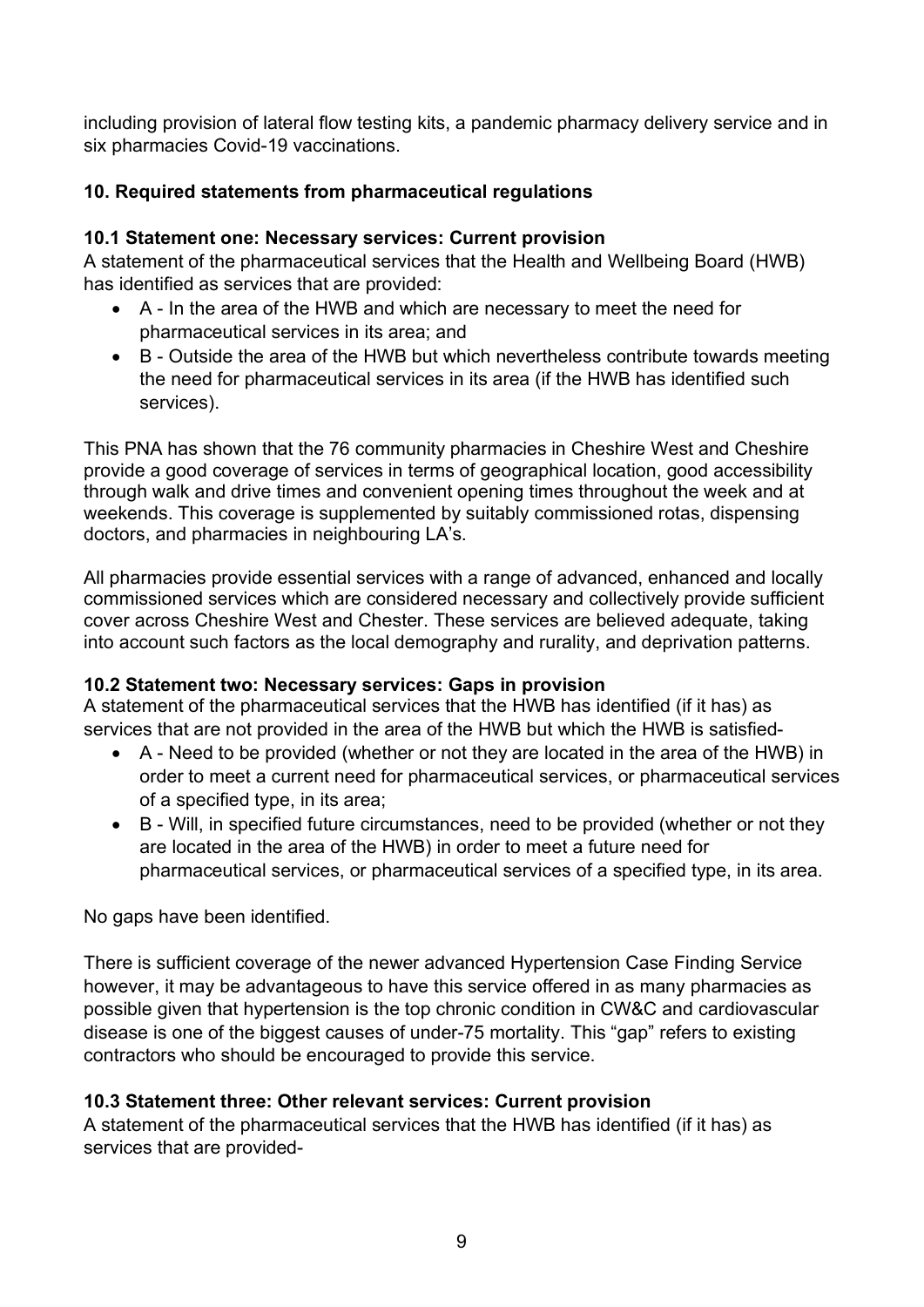- A In the area of the HWB and which, although they are not necessary to meet the need for pharmaceutical services in its area, nevertheless have secured improvements, or better access to pharmaceutical services in its area;
- B Outside the area of the HWB and which, although they do not contribute towards meeting the need for pharmaceutical services in its area, nevertheless have secured improvements, or better access, to pharmaceutical services in its area;
- C In or outside the area of the HWB and, whilst not being services of the types described in sub-paragraph (A) or (B), or paragraph one, they nevertheless affect the assessment by the HWB of the need for pharmaceutical services in its area.

Although not essential, the Community Pharmacist Consultation Service (CPCS) has been shown nationally to have improved patient care by making access to advice and medication for minor ailments easily accessible, contributing to improving patient self-care and management, and supporting the reduction of attendances at emergency departments and GP surgeries. This service is a valuable asset and use of it should be encouraged.

Again, not an essential service, research on the New Medicine Service has found increased patient medicine adherence and management of long-term conditions. There is an incentive in the Pharmacy Quality Service to encourage all pharmacies to provide this service.

#### **10.4 Statement four: Improvements and better access: Gaps in provision**

A statement of the pharmaceutical services that the HWB has identified (if it has) as services that are not provided in the area of the HWB but which the HWB is satisfied-

- A Would, if they were provided (whether or not they were located in the area of the HWB), secure improvements, or better access to pharmaceutical services, or pharmaceutical services of a specific type, in its area
- B would, if in specified future circumstances they were provided (whether or not they were located in the area of the HWB), secure future improvements, or better access, to pharmaceutical services, or pharmaceutical services or a specified type, in its area.

There are no perceived gaps in provision, however the contractor survey showed that pharmacies are willing to provide more services if commissioned, and the Pharmacy Survey for residents indicated that respondents would be happy to see more services provided. All services should be delivered according to need and based on planned commissioning strategies developed in conjunction with relevant partners.

Pharmacies should also ensure they are making reasonable adjustments so that pharmacies are easy to access and provide a welcoming environment, for those with a disability, those whose first language is not English, and other populations that are less likely to access health settings.

Changes to the pharmacy contract since the 2018 PNA, including all pharmacies becoming Healthy Living Pharmacies, all having to provide a consultation room, and all offering a Discharge Medicine Service, means the role of community pharmacy has moved from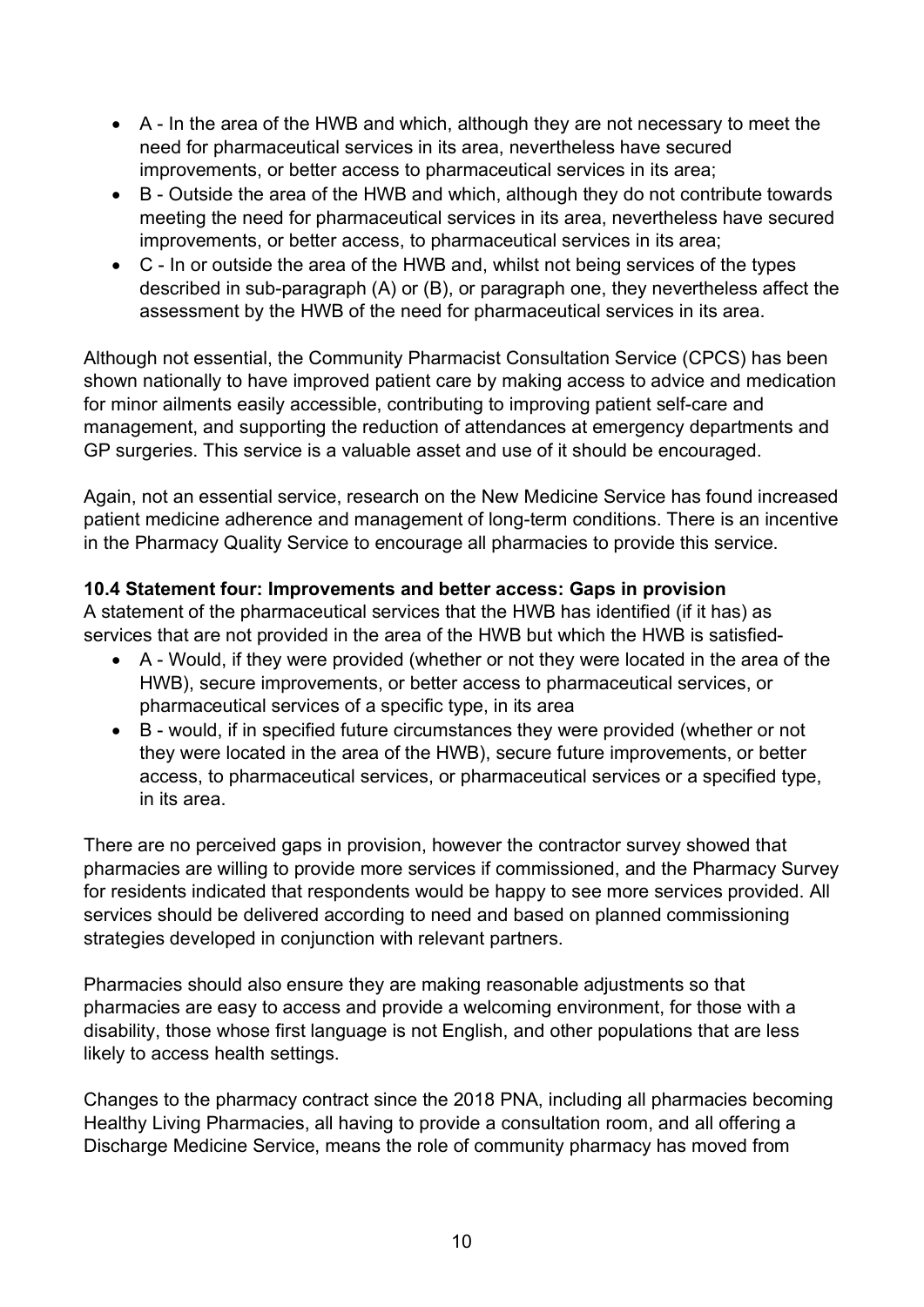traditional dispensing to making a more significant contribution to the health and wellbeing of residents in CW&C.

There is one pharmacy offering the advanced service of Hepatitis C testing service which is based in Northwich. This is an advanced service with an intention to eradicate Hepatitis C and is time limited. The service will be reviewed by NHS England, and if continued it might be considered if wider coverage of this service is warranted, particularly at pharmacies in the urban areas of Chester and Ellesmere Port. However, the service is targeted at a small minority of hard-to-reach people, so an exercise may want to be carried out as to which pharmacy may be best placed to deliver this service.

# **10.5 Statement five: Other NHS services**

A statement of any NHS services provided or arranged by the HWB, NHS CB, a CCG, an NHS trust or an NHS foundation trust to which the HWB has had regard in its assessment, which affect-

- A The need for pharmaceutical services, or pharmaceutical services of a specified type, in its area; or
- B Whether further provision of pharmaceutical services in its area would secure improvements, or better access to pharmaceutical services, or pharmaceutical services of a specific type in its area.

The NHS England commissioned flu vaccination service is provided in many pharmacies in CW&C. The contractor survey implied that even more pharmacies are looking to provide this service in the next year or so as demand increased due to the Covid-19 pandemic. This service compliments vaccinations offered by GP services.

2020 saw pharmacies respond to needs and gaps in services created by the Covid-19 pandemic. New services were put in place, which includes services still operating at the time of writing (February 2022) – lateral flow device distribution service offered in all pharmacies, and Covid-19 vaccinations offered in six CW&C pharmacies. Pharmacies offering Covid-19 vaccinations are supporting a large-scale vaccination roll-out programme. These services will be reviewed March 2022.

# **10.6 Statement six: How the assessment was carried out**

An explanation of how the assessment has been carried out, in particular:

- A How it has determined what are the localities in its area;
- B how it has taken into account (where applicable)
	- o the different needs of different localities in its area, and
	- o the different needs of people in its area who share a protected characteristic; and
- C a report on the consultation that it has undertaken.

This assessment has been performed using health needs information obtained from the Joint Strategic Needs Assessment and Office for Health Improvement and Disparities (OHID) Fingertips public health data tool. In addition, prescribing data analysis was provided by the Midlands and Lancashire Commissioning Support Unit. This was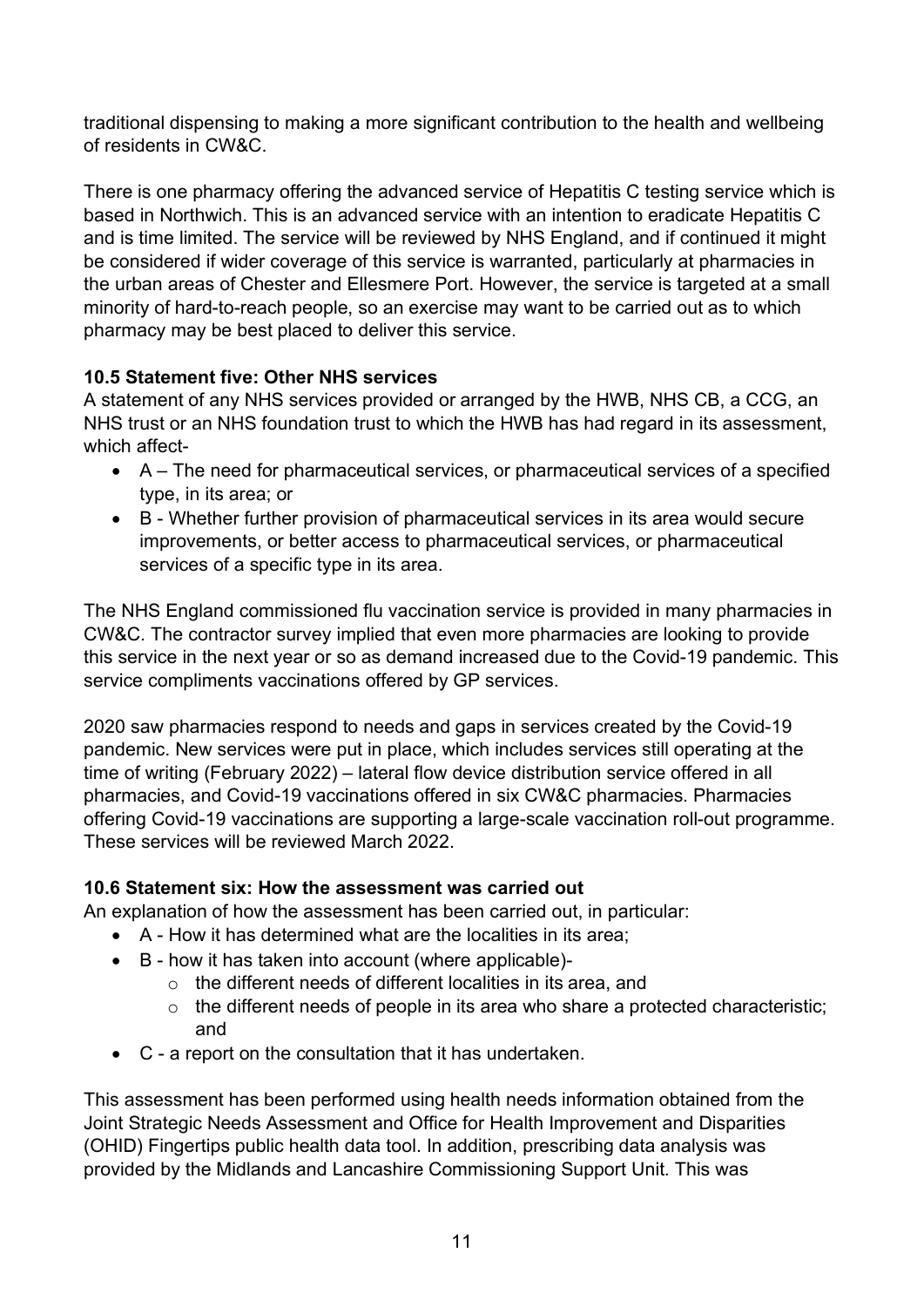supplemented with results from a questionnaire on pharmacy services sent to all community pharmacy contractors in the county.

All data were considered by the PNA working group which comprised representatives from the Local Pharmaceutical Committee, Local Authority Public Health Team, Local Medical Committee, NHS England, HealthWatch, Clinical Commissioning Groups under the direction of the Director of Public Health. Decisions were taken according to consensus and the main draft was scrutinised by the Health and Wellbeing Board.

This PNA has described the pharmaceutical needs and service delivery in terms of the CW&C communities where possible. These were chosen because of the wealth of intelligence available and it being a shared geography by the LA and CCG. It was also considered sensible to use the same boundaries which the Council and CCG use for their planning and development.

The differences in CW&C regarding health status, age-sex breakdown and deprivation scores together with other information on protected characteristics from the Equality Act 2010 were highlighted to tease out the implications for pharmaceutical need. The Pharmacy Contractor survey specifically asked if the respondents were aware of any issues related to protected characteristics.

#### **10.7 Statement seven: Map provision**

A map that identifies the premises at which pharmaceutical services are provided in the area of the HWB is below.



Location of community pharmacies in CW&C